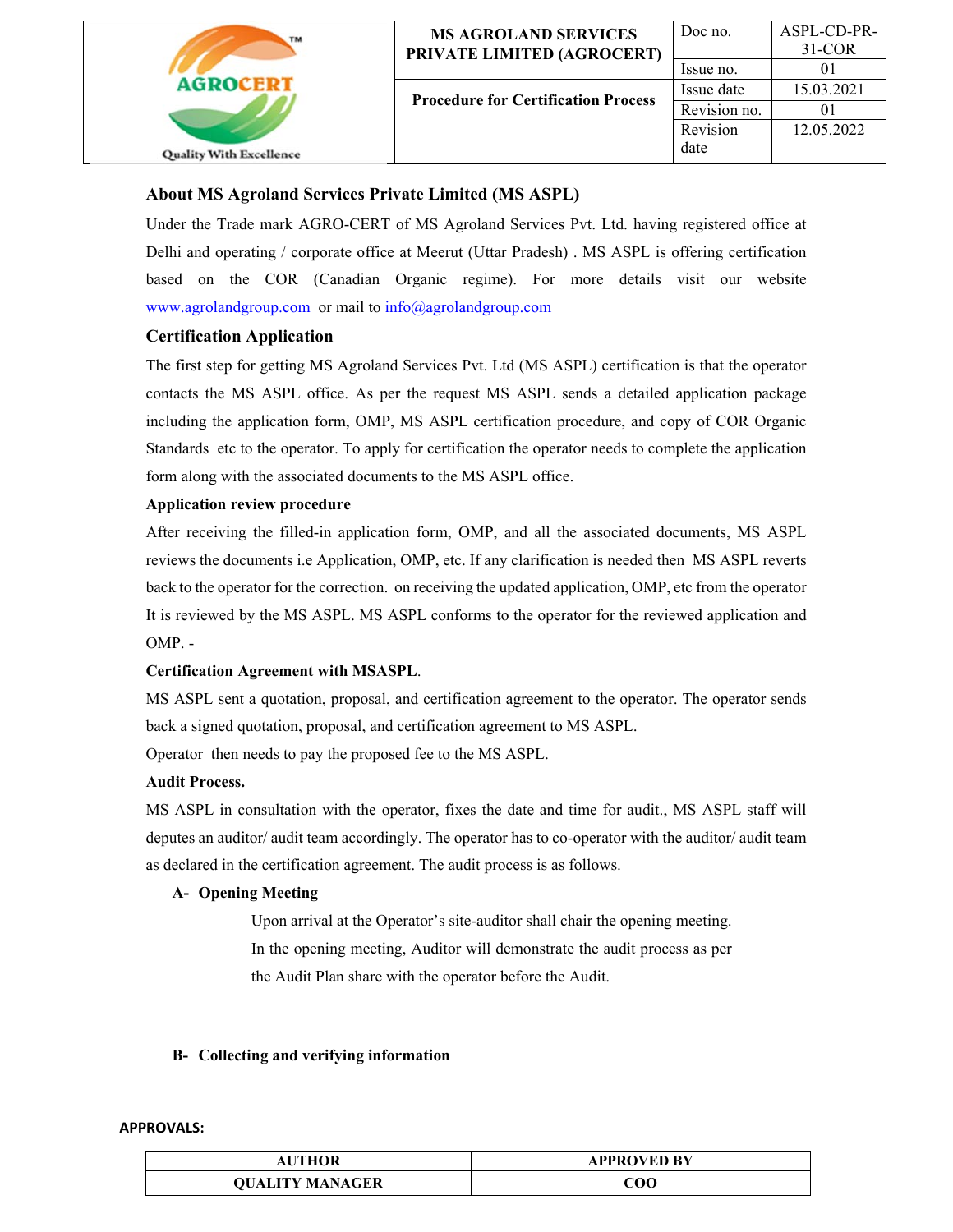

| <b>MS AGROLAND SERVICES</b>                | Doc no.      | ASPL-CD-PR |
|--------------------------------------------|--------------|------------|
| <b>PRIVATE LIMITED (AGROCERT)</b>          |              | $31-COR$   |
|                                            | Issue no.    |            |
| <b>Procedure for Certification Process</b> | Issue date   | 15.03.2021 |
|                                            | Revision no. |            |
|                                            | Revision     | 12.05.2022 |
|                                            | date         |            |
|                                            |              |            |

ASPL-CD-PR-31-COR  $01$ 

During the audit, the auditor shall collect and record objective evidence to demonstrate that the operator's system is both implemented and effective. Information relevant to the audit objectives, scope, and criteria (including information relating to interfaces between functions, activities, and processes) shall be collected by appropriate sampling and verified to become audit evidence. Such evidence shall be obtained from interviews, review of documentation and records, observation of processes and activities and conditions in the processes audited. Records shall identify personnel interviewed.

MS Agoland Services Pvt. Ltd. Shall ensure that during the Annual/ Unannounced/ Surveillance audit etc, the auditor verifies on-site that previously submitted corrective actions have been, and remain, fully implemented, auditor is also verified that any changes in organic standards and MSASPL requirements have been effectively implemented by the operators.

#### **C- Preparing the Finding Report**

The finding report shall be prepared and issued by Auditors during the closing meeting.

#### **1. Audit Plan** – As executed

As deemed necessary, as auditor amend the original version of the audit plan to reflect the real timing and sequence of the audit events

#### **2. Nonconformities**

 There are two types of nonconformities – Major and Minor. Nonconformity shall be substantiated by objective evidence or absence of objective evidence such as witnessed, recordable, verifiable, and quantitative collection of facts. Auditor, shall review the findings and record them.

#### **Major nonconformity.**

| <b>AUTHOR</b>          | <b>APPROVED BY</b> |
|------------------------|--------------------|
| <b>OUALITY MANAGER</b> | 700                |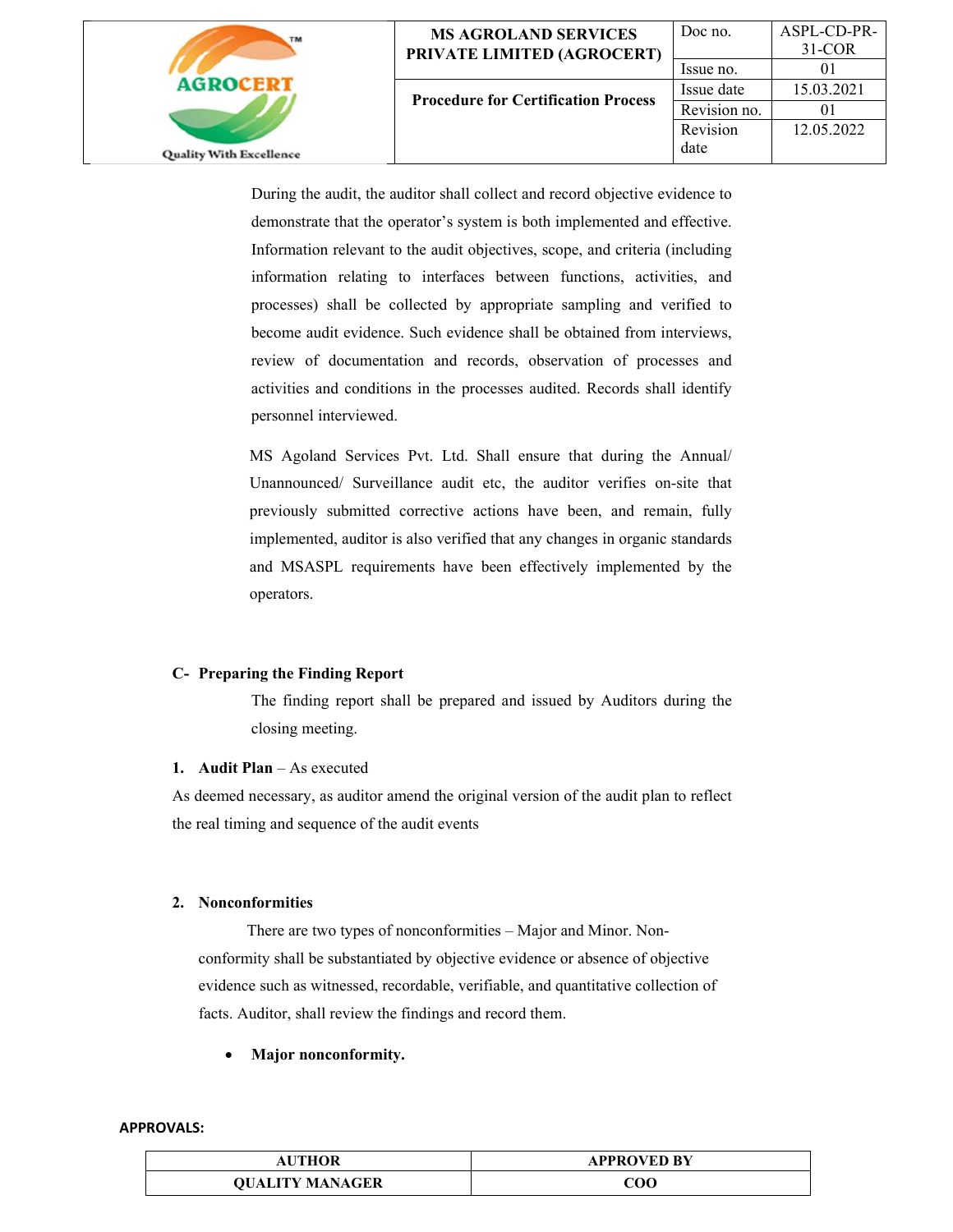

Failure to fulfill one or more requirements of the management system raises doubt about the capability of the management system to achieve the expected outcomes or to effectively control the process for which it was intended.

## **Minor nonconformity**

Failure which does not impact the capability of the management system to achieve the expected outcomes. A minor nonconformity usually does not represent a material risk to product quality, human health, and safety, or impact on the environment, and does not raise doubt about the capability of the management system to achieve its policy and objectives. A number of minor nonconformities associated with the same requirement or issue could demonstrate a systematic failure and thus constitute major nonconformity.

## **Opportunities for Improvement (OFI)**

An opportunity to enhance the existing work process/practice/method that conforms to the requirement of the audit criteria and/or of the organization, but may not represent the current state-of-the-art approach, or best practice, but may represent a potential for a nonconformity.

# **3. Timelines for submission of corrective action plans & implementation of corrective actions**

• Corrective Action Plans

All corrective action plans, including evidence of correction, shall be submitted within 30 calendar days from the last day of the activity unless the client's certificate expires prior to that date; in such case, the corrective action plan shall be submitted prior to the certificate expiring.

Minor Nonconformities

For minor nonconformities, all corrective actions shall be implemented (including verification of effectiveness) within 90 calendar days from the last day of the activity. Effective implementation of corrections and corrective actions will take place at the next visit.

| <b>AUTHOR</b>          | <b>APPROVED BY</b> |
|------------------------|--------------------|
| <b>OUALITY MANAGER</b> | 200                |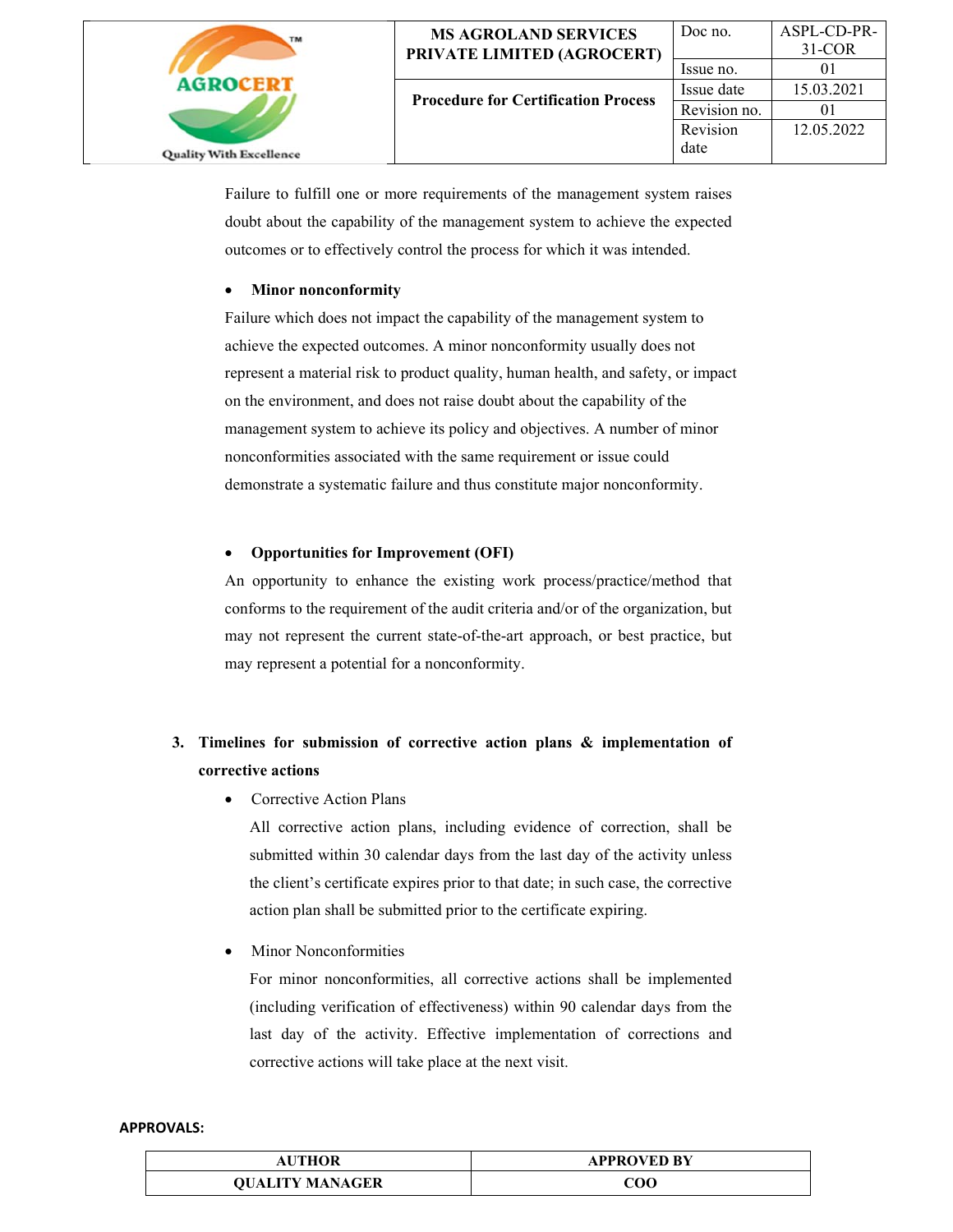

Major nonconformities

 For major nonconformities, all corrective actions shall be implemented (including verification of effectiveness) within 30 calendar days from the last day of the activity unless the client's certificate expires prior.

# **4- Closing Meeting**

The auditor shall summarize the finding in front of the operator and provide a copy of the findings to the operator and seal and signed.

# **Certification**

- The Assessor will review the Audit report and the file will be submitted to the certification committee. If additional documents are required, a communication will be sent to the operator.

## **Certification decision**

The certification committee of the MS ASPL shall take a decision on the basis of the assessor's recommendation, and corrective action against the raised noncompliance, available test reports, and operator file review. The certification decision will communicate to the operator and generate the scope certificate.

At the farm unit, the COR standard shall be applied for at least twelve months before the first harvest of organic products. The prohibited substance shall not have been used for at least 36 months before the harvest of an organic crop. The client needs to complete the transition period of its farm unit.

# **Label approval**

The operator shall make the label incorporating the logo and other relevant details and shall send to MS ASPL for approval. MS ASPL approves the label as per standards and sends the approval decision to the operator. Operator may use the label for marketing only after the label approval obtained from MS ASPL.

#### **Appeals**

If the operator does not accept the certification decision, he/she can request for reconsideration of the decision in writing. Then the file will be submitted to the certification committee for re-consideration. If the operator still does not agree with the revised decision, he/she can appeal to the appeals committee in writing within 14 days of the notification of certification decision. The file will then be submitted to the appeals committee, which takes final decision on the case. In case the operator is not is not satisfied

| <b>AUTHOR</b>          | <b>APPROVED BY</b> |
|------------------------|--------------------|
| <b>OUALITY MANAGER</b> | 200                |